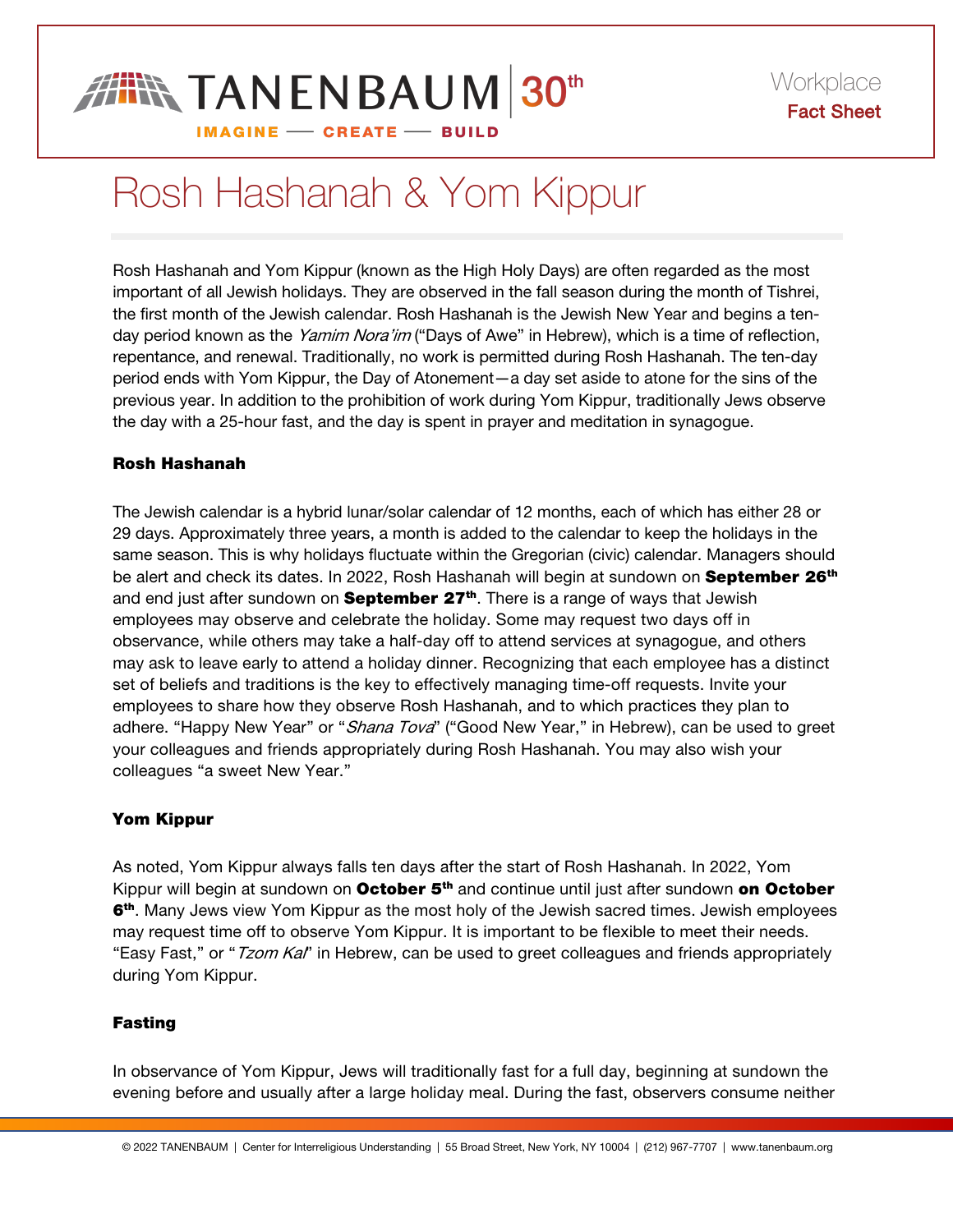

food nor drink. The fast ends just after sundown of the second day and is usually ended with a communal meal called the break fast. This year, it will occur at sundown on October 5<sup>th</sup>. It is likely that a Jewish employee will request to take the day off in observance of Yom Kippur. However, if a Jewish employee is fasting in observance of Yom Kippur but has willingly agreed to work, it is important for employers to be aware of the employee's need for a break to end the fast after sunset.

## Sukkot, Shemini Atzeret, & Simchat Torah

These three holidays are both distinct and connected, occurring consecutively. Sukkot (also spelled: Succot, Sukkos, or Succos) begins five days after Yom Kippur and lasts seven days. Sukkot is one of the three pilgrimage holidays (along with Passover and Shavuot), *hagim* or regalim, during which, in biblical times, Jews would gather to Jerusalem, to the Temple. This holiday has dual significance: historical and agricultural, as it celebrates the end of the harvest season and God's protection of the Israelites in the wilderness, where they wandered for forty years after leaving Egypt. To celebrate, many Jews build temporary structures, called sukkot (singular: sukkah) or huts, in which to eat and sometimes sleep. These huts are likened to the structures the Israelites lived in while wandering in the desert. Another part of the traditional observance is to gather four species of vegetation (a citron, a palm frond, myrtle twigs, and willow twigs) and wave them together in six directions, representing God's presence all around.

In Israel, Shemini Atzeret and Simchat Torah are celebrated on one day, the day after Sukkot. Outside of Israel, Shemini Atzeret occurs immediately after Sukkot and Simchat Torah on the second day after. Shemini Atzeret literally means "the gathering of the eighth day and celebrates God's unique relationship with the Jewish people. Simchat Torah is a joyous celebration of the Torah when Jews finish reading the Torah (which takes a year) and start again. The observance of Shemini Atzeret and Simchat Torah are traditionally observed in the synagogue. These holidays are a period of great happiness and joy. All three holidays are also referred to as *Zman* Simhateinu, or "Time of our Joy."

### Sukkot

In 2022, Sukkot begins at sundown on October 9<sup>th</sup> and ends at sundown on October 16<sup>th</sup>. The first two days are "festivals," or yom tov, traditionally during which no work is done. Employees might request time off to observe the holiday and be with family. During the remaining days of Sukkot, work is permitted. Many Jews still eat in sukkot and wave the four species. An appropriate greeting for Sukkot (as well as for Shemini Atzeret and Simchat Torah) is, "Hag Sameach," or, "Happy Holidays!"

### Shemini Atzeret

In 2022, Shemini Atzeret begins at sundown on October 16<sup>th</sup> and ends soon after sundown on October 18<sup>th</sup>. Shemini Atzeret is another *yom tov*, where most work is forbidden, and many